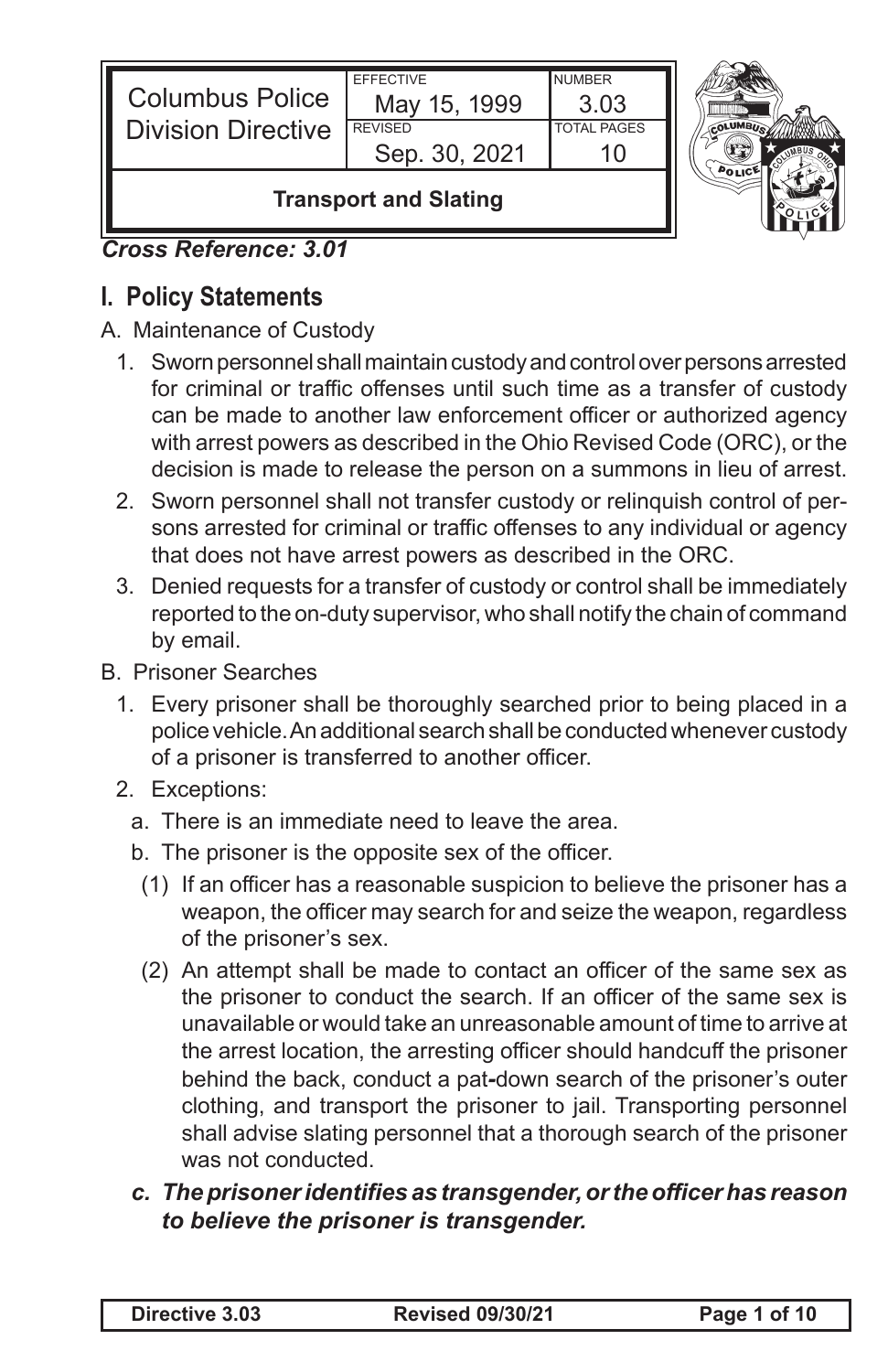- *(1) If an officer has a reasonable suspicion to believe the prisoner has a weapon, the officer may search for and seize the weapon, regardless of how the prisoner identifies.*
- *(2) When an apparent discrepancy exists between a prisoner's appearance, government-issued identification, and/or any law enforcement database record, the officer shall ask how the prisoner identifies.*
- *(3) An attempt shall be made to contact an officer of the same gender identity as the prisoner to conduct the search. If an officer of the same gender identity is unavailable or would take an unreasonable amount of time to arrive at the arrest location, the arresting officer should handcuff the prisoner behind the back, conduct a pat-down search of the prisoner's outer clothing, and transport the prisoner to jail. Transporting personnel shall advise slating personnel that a thorough search of the prisoner was not conducted.*
- *d. The prisoner is wearing a religious head covering.*
	- *(1) Transporting personnel shall permit the prisoner to wear a religiousheadcoveringexceptwhenits removal isnecessary for safety reasons.*
	- *(2) An officer of the same sex as the prisoner shall conduct the search if removing the prisoner's religious head covering becomes necessary.*
- C. Transporting Prisoners
	- 1. All Division vehicles shall be checked for weapons and contraband at the beginning and end of the tour and before and after each transport.
	- 2. Sworn personnel working a Prisoner Transport Vehicle (PTV) shall determine how many prisoners they may safely transport.
	- 3. All prisoners who have been charged with a felony offense or a misdemeanor of violence, or who have displayed violent or erratic behavior, should be transported by a PTV or two-officer unit when possible. If a PTV or two-officer unit is unavailable, two one-officer units may complete the transport.
		- a. Two officers shall be assigned to the transport of these prisoners until relieved by a supervisor, investigating personnel, or custody is transferred to another law enforcement agency.
		- b. One officer shall keep the prisoner under direct observation at all times. If it is necessary to remove the handcuffs, two officers shall maintain physical control of the prisoner.
		- c. In PTVs, prisoners may be monitored using the rear camera or by direct observation.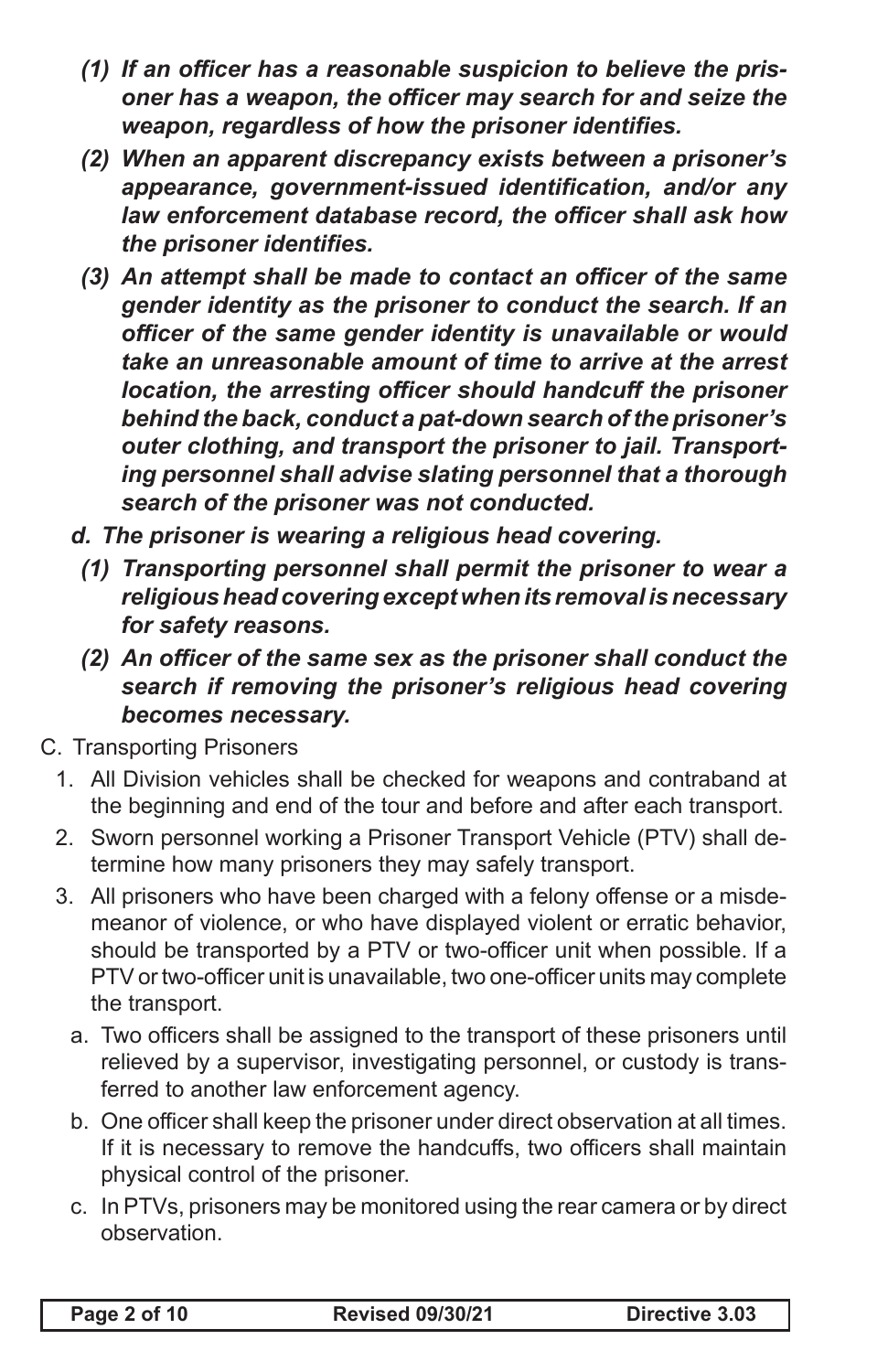- 4. One-officer units may transport all other prisoners if the transporting vehicle is properly equipped to transport prisoners.
- 5. Prisoners who have made allegations against one another should not be transported together.
- 6. Sworn personnel shall not become involved in other police activity while transporting prisoners except under the most critical circumstances. Upon involvement, sworn personnel shall immediately notify Communications Bureau personnel of the situation so that arrangements can be made either for relief or for transportation of the prisoner(s).
- 7. Sworn personnel shall maintain observation and an awareness of the prisoner's actions at all times.
	- a. If a prisoner frees him or herself from restraints, sworn personnel shall stop at the first safe location and re-secure the prisoner.
	- b. In one-officer units, a prisoner shall be seated on the right side of the back seat.
	- c. Sworn personnel shall ensure at least one officer remains with the prisoner(s) at all times. A one-officer unit shall request an additional officer to respond as needed.
- 8. All prisoners shall *wear a* seatbelt while being transported.
- 9. The transport process is initiated when the transporting personnel leave a location with the prisoner.
- 10. *Transportation* Considerations
	- a. *S*worn personnel *transporting a juvenile or a prisoner of* the opposite sex shall notify Communications personnel, who shall document the following:
		- (1) Times of departure and arrival.
		- (2) Vehicle mileage at the start and end of transportation.

Note: Deviation from this policy shall comply with the appropriate SOP.

- b. Prisoner transports within Franklin and adjoining counties may be made by sworn personnel of either sex and may be conducted by one officer, provided no other restrictions apply.
- c. Prisoner transports to and from locations outside Franklin and adjoining counties shall require two officers. At least one of the officers should be of the same sex as the prisoner.
- 11. Court Liaison personnel shall have prisoners with any city/municipal charge(s) transported directly to jail for ID processing.
- D. Handcuffs and Restraints

All prisoners shall be handcuffed prior to and during transport, with their hands behind their backs, unless there is justification to do otherwise. *Refer to the "Arrests and Warrants" directive for additional information.*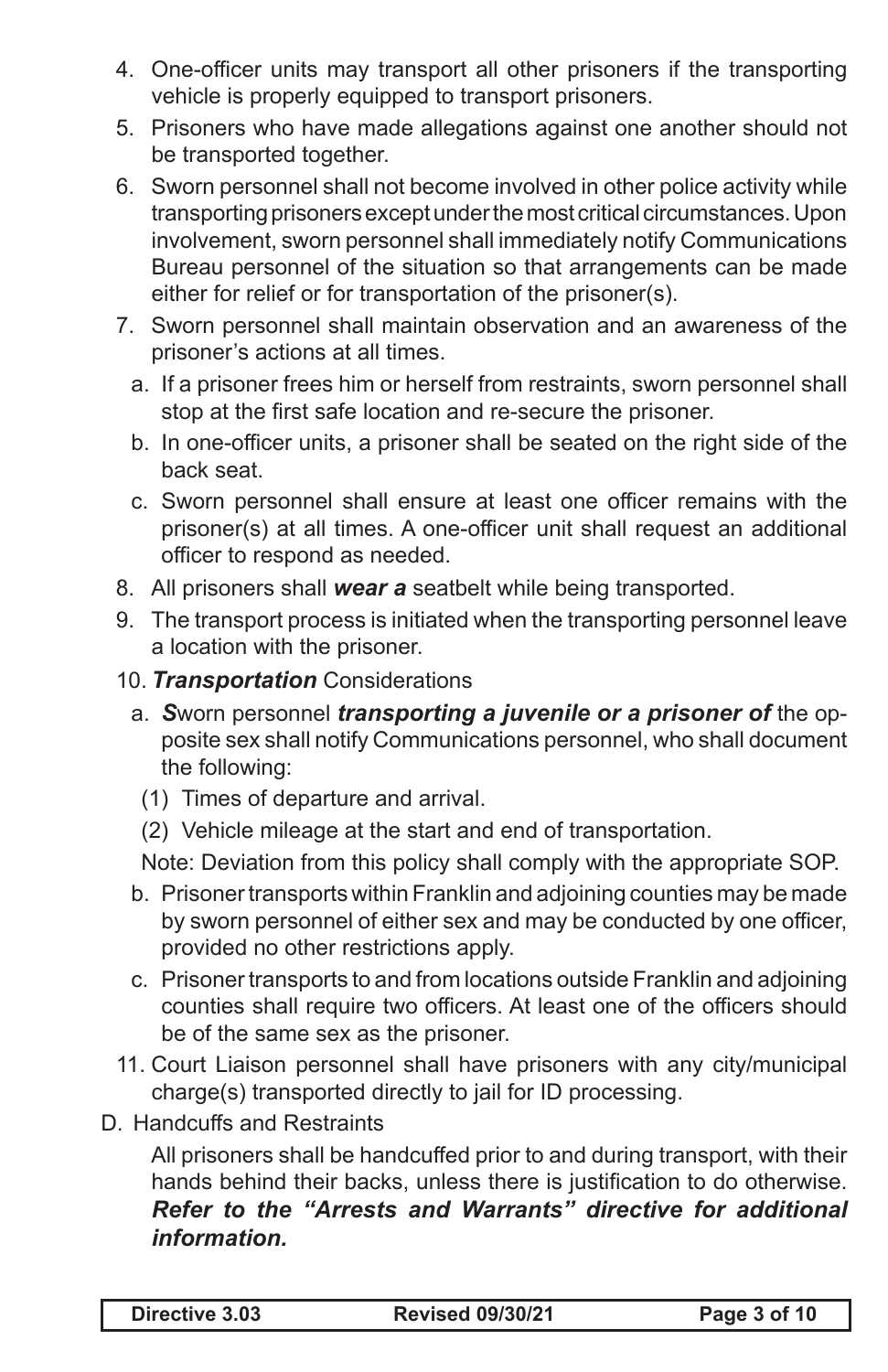### *E. In-Custody Medical Facility Transports*

- *1. Sworn personnel shall notify the Communications channel dispatcher when transporting a person in custody (for example, an arrest, Pink Slip, or jail refusal) to a medical facility with their estimated time of arrival and request notification be made to the receiving facility.*
- *2. Sworn personnel shall use the medical facility's emergency transport vehicle entrance.*

*F.* Sick/Injured Prisoners

- 1. If a prisoner is transported to a medical facility for medical treatment, sworn personnel shall complete a Prisoner Hospital Transport report and provide the report number to hospital personnel.
- 2. Prisoners who are sick or injured shall be taken to a medical facility prior to slating. Emergency transports should be handled by emergency medical personnel. An officer shall ride with the prisoner in the back of a transporting medic.
- 3. When advised by detention facility medical personnel that a prisoner being slated needs medical attention, the transporting personnel shall be responsible for transporting the prisoner to a medical facility.
- 4. Sworn personnel shall remain with sick or injured prisoners who are being treated at a medical facility until relieved by other police personnel or until released by a supervisor.
- 5. If a prisoner's restraints are ordered removed by medical personnel, an officer shall remain with the prisoner at all times except in exigent circumstances.
- *G.* Non-Ambulatory Prisoners
	- 1. Sworn personnel shall consider the physical well-being of non-ambulatory prisoners requiring transportation to a detention facility and should make reasonable accommodations to ensure their safety.
		- a. Sworn personnel shall ask whether a non-ambulatory prisoner can be removed from his or her mobility device when determining the method of transportation.
		- b. Sworn personnel should transport a non-ambulatory prisoner requiring his or her mobility device in a lift-equipped vehicle when possible, or in another reasonable manner that allows the prisoner to remain in his or her mobility device.
		- c. Sworn personnel should not remove a non-ambulatory prisoner from a mobility device when he or she requires it except in exigent circumstances.
	- 2. Non-ambulatory prisoners requiring transportation to a detention facility may be transported by emergency medical personnel or other ADA accessible vehicle.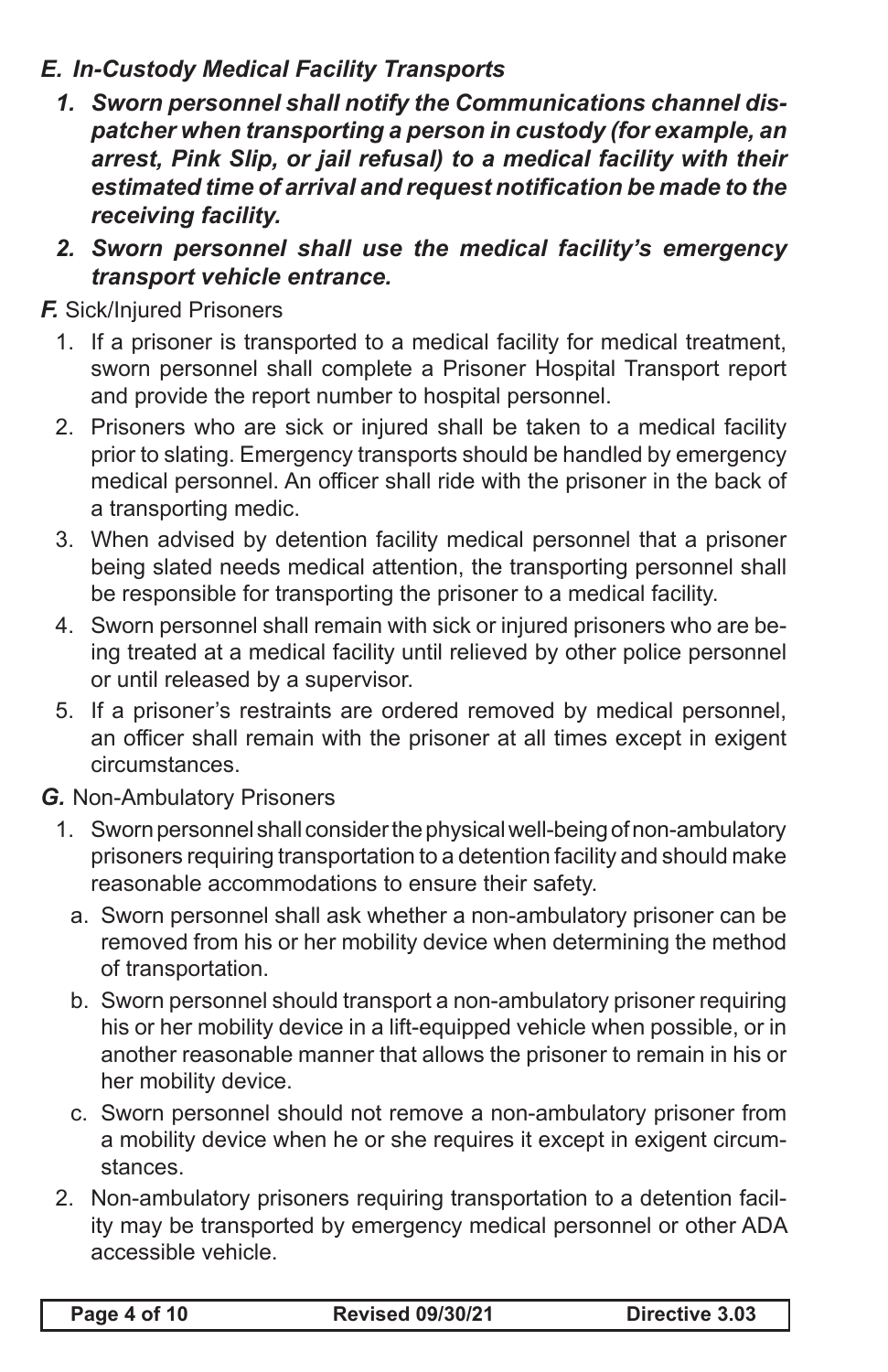- a. Sworn personnel needing a medic or other ADA accessible vehicle for transport shall contact a Division supervisor, who shall contact Communications Bureau personnel to arrange the transport.
- b. When there is a question concerning whether a non-ambulatory prisoner needs to be transported by a medic or other ADA accessible vehicle, a Division supervisor shall respond to the scene.
- c. An officer shall ride with the non-ambulatory prisoner in the back of the transporting vehicle.
- *H.* Prisoner Contact
	- 1. Division personnel should, when possible*:*
		- **a.** Keep prisoners beyond the range of sight and sound of detainees of the opposite sex while in custody. This does not include incidental passing during movement or deliberate yelling, screaming, or other loud disruptive behavior.
		- *b. Ensure transgender prisoners are kept and transported separately from detainees of a different gender identity.*
	- 2. Division personnel should prevent prisoners from communicating with others during transport.
- *I.* Extradition and Prisoner Transportation from Other Agencies
	- 1. Upon the request of a foreign agency arresting an individual on a Divisionissued warrant, Patrol personnel shall transport:
		- a. All felonies within Franklin County and contiguous counties.
		- b. Domestic violence and offenses of violence within Franklin County and contiguous counties.
	- 2. Division personnel shall not transport prisoners with non-violent misdemeanor warrants within Franklin County and contiguous counties unless approved by the Zone Lieutenant, with the exception of a warrant entered into LEADS.
	- 3. Division personnel becoming aware of the following circumstances shall contact the *CommonPleasCourt*Unit Sergeant as soon as practicable to process:
		- a. The extradition of persons arrested in another state on felony warrants.
		- b. The transport of persons arrested on felony warrants within the state but outside Franklin County and contiguous counties.
		- c. The transport from any county not adjoining Franklin County of persons arrested on misdemeanor warrants.
	- 4. A private prisoner transportation company is the Division's primary means of transporting interstate fugitives. The prisoner transportation company should be utilized unless further investigation is needed by the investigating officer.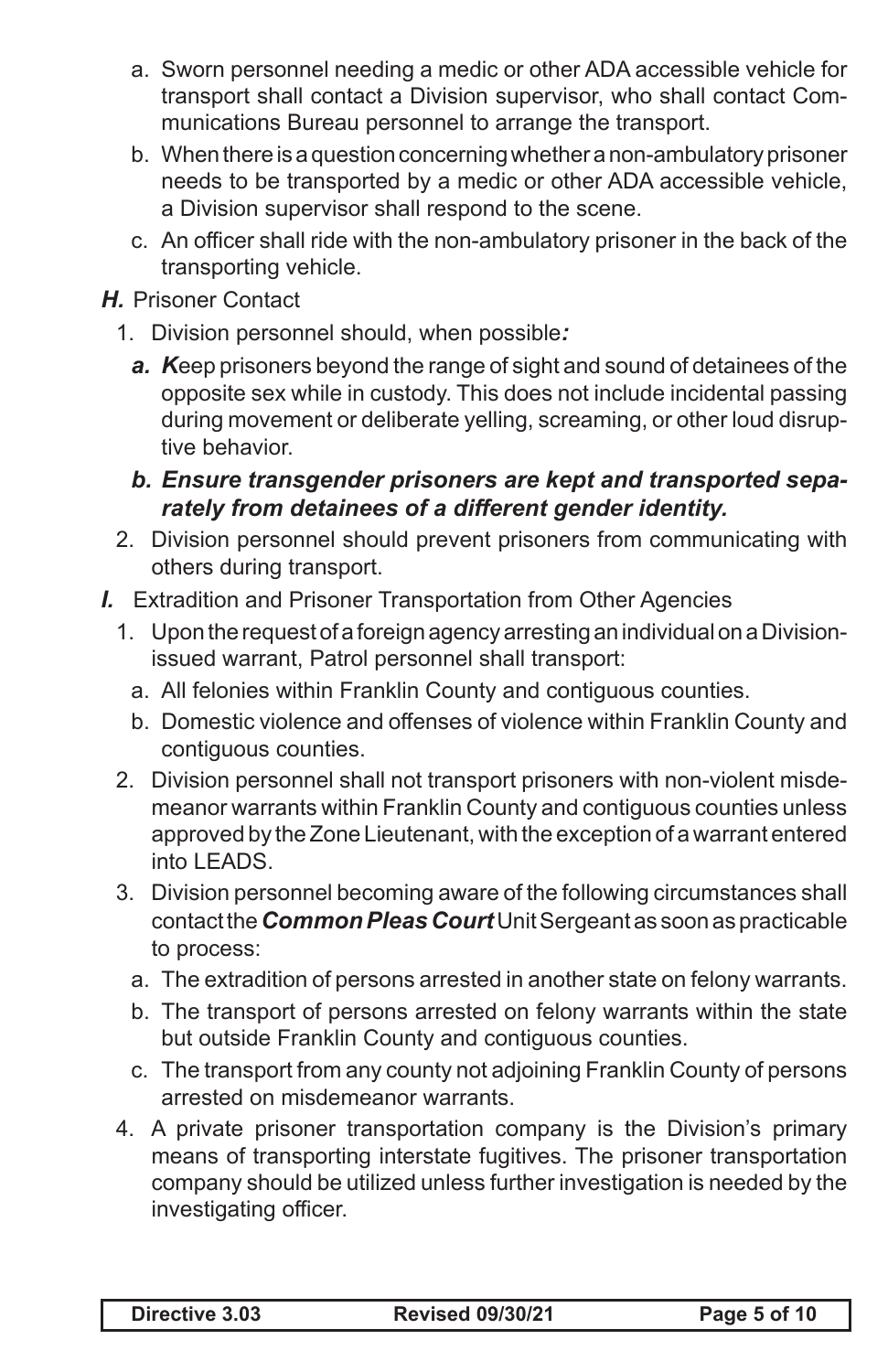- 5. Transporting personnel shall positively identify the prisoner by an ID photo or other means, verify any warrants, and possess the prisoner's commitment papers, medical records, personal property, a completed Arrest Information form, U-10.100, and any other documents regarding the prisoner prior to transport. If the agency does not have an Arrest Information form available, transporting personnel shall provide one and shall provide assistance in its completion.
- Note: Commitment papers and most medical records are not required when a prisoner is being transported from another local jurisdiction on a warrant issued on behalf of the Division.
- 6. Prior to receipt of a prisoner, transporting personnel shall seek information regarding potential security problems that the prisoner may present during transport, for example, escape, suicidal tendencies, or unusual illnesses, and shall indicate this information on the Arrest Information form.
- 7. Prior to accepting a prisoner from another jurisdiction, transporting personnel shall ensure the prisoner has not sustained injuries during custody. If injuries are observed, contact a Division supervisor prior to accepting custody to ensure the injury has been properly treated, recorded, and/ or investigated.
- 8. For interstate transports, the transporting personnel should possess the properly executed governor's warrant or a properly executed waiver.
- 9. Prisoners may be removed from another institution for purposes of further investigation of felony or serious misdemeanor offenses:
	- a. With the permission of the ranking officer of that institution and in compliance with all policies and procedures of that facility; and
	- b. With prior written approval of the requesting officer's lieutenant, or if unavailable, any lieutenant or higher rank within that bureau.

# **II. Procedures**

A. All Transports

- 1. Do not transport a juvenile with an adult violator in the same vehicle.
- 2. Separate males, females, and juveniles in all prisoner processing and temporary detention rooms as listed below. Refer to the "Handling of Juveniles" directive.
	- a. Males and females by sight and sound
	- b. Juveniles from all adult detainees by touch, sight, and sound
- B. On-View Arrests
	- 1. Charges filed in Franklin County:
		- a. Transport adult male prisoners to the Franklin County Jail. Enter through the sallyport located at the front of the building. If the sallyport parking area is full, park along the street and walk the prisoner through the sallyport.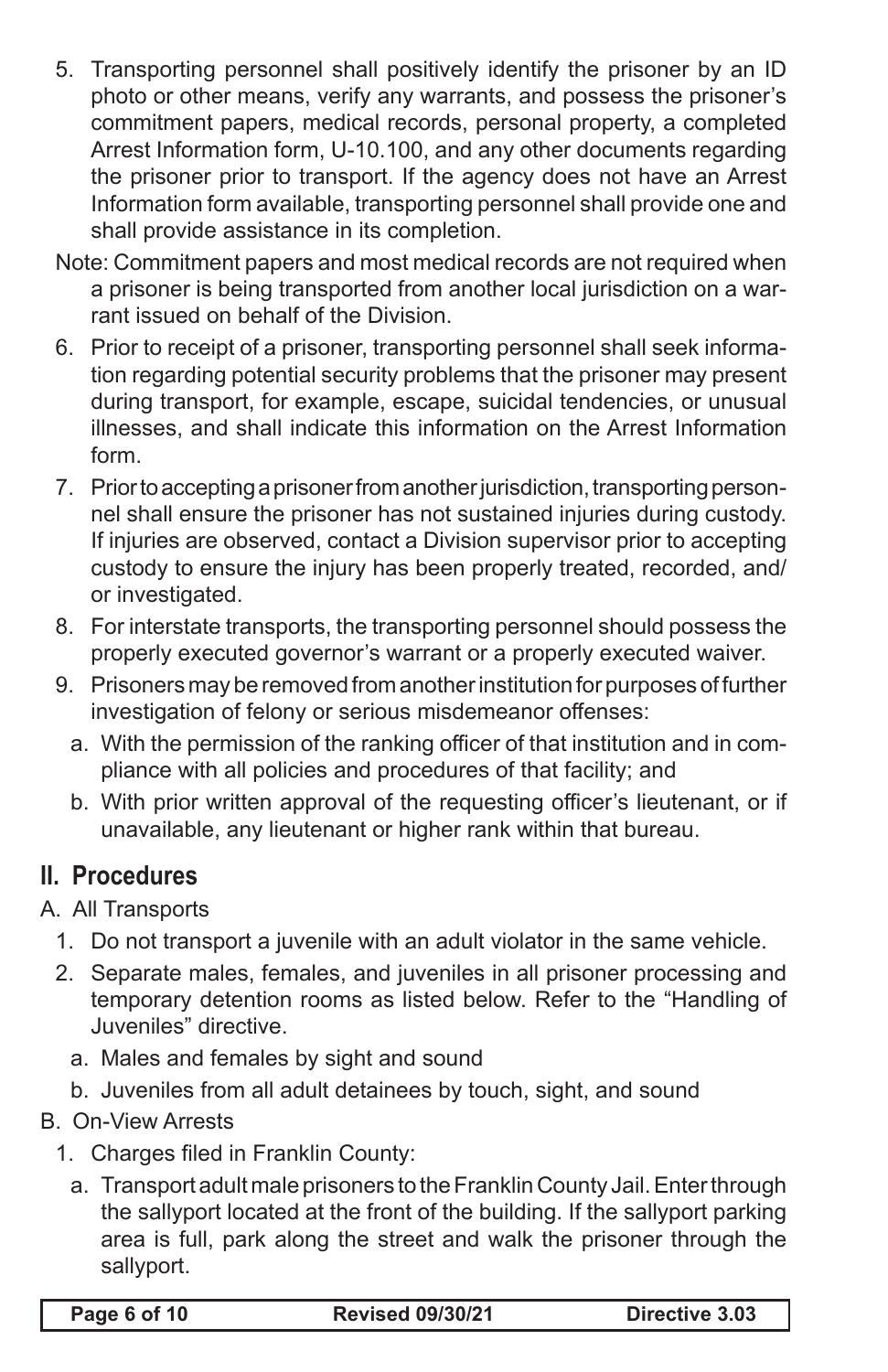- b. Transport adult female prisoners to the Franklin County Correction Center.
- 2. Charges filed in Delaware County:
	- a. During normal business hours, transport the prisoner directly to the Delaware County Jail for slating. Enter through the sallyport located at the rear of the building. The sallyport is monitored by closed circuit cameras.

Note: Processing of affidavits is completed by computer and the Delaware County Sheriff's Office will provide assistance.

- b. Outside normal business hours, secure the prisoner at the jail and then request that a Delaware County Sheriff's Deputy meet you at the jail to assist with processing affidavits.
- c. If the prisoner is slated *for a felony arrest warrant* after business hours on Friday and before 9:00 a.m. Saturday, and is to be incarcerated more than 48 hours, contact a *Common Pleas Court* judge to set bond. The Delaware County Sheriff's Office will assist.

## *d. Follow any specific procedures and complete any additional documentation as required by the prosecutor's office.*

- 3. Charges filed in Fairfield County:
	- a. Transport the prisoner to the Fairfield County Jail. If the prisoner is unruly, contact the Fairfield County Sheriff's Office for alternate arrangements.
	- *b. Ensure a Fairfield County Weekend Arrest Probable Cause Affidavit is completed for all on-view arrests in the following circumstances:*
		- (1). *For a felony* on Friday*, Saturday, or Sunday;*
		- *(2) For a misdemeanor that mandates no bond pursuant to the Fairfield County Municipal Court bail schedule, including:*
			- *(a) Domestic Violence or Domestic Violence by Threat*
			- *(b) Assault*
			- *(c) Aggravated Trespass*
			- *(d) Aggravated Menacing*
			- *(e) Menacing by Stalking*
			- *(f) Violation of Protection Order*
			- *(g) Child Endangering*
			- *(h) Any sexually oriented offense*
			- *(i) OVI when the offender has one or more prior OVI convictions(s) within 10 years*

*Note: The affidavit is available through the "Online Forms" link on the Division intranet.*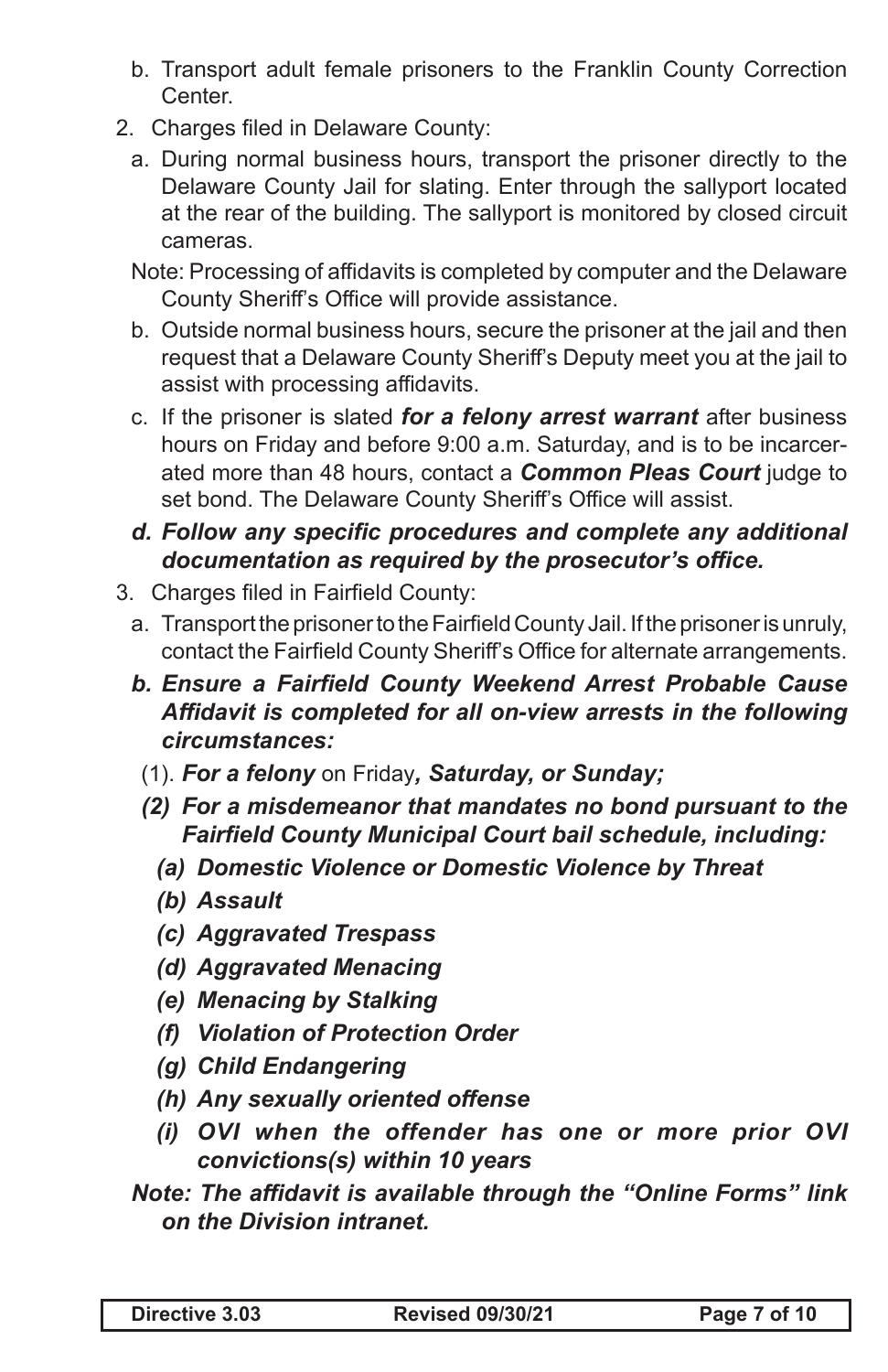- C. Arrests on Warrants
	- 1. Refer to the "Arrests and Warrants" directive.
	- 2. Contact the investigative unit handling the case. Arrange to transport the prisoner to the Identification (ID) Unit and appropriate interview room as requested.
- D. Transporting Prisoners to a Detention Facility
	- 1. Follow procedures established by the detention facility.
	- 2. Secure all firearms and tasers.
	- 3. Give Arrest Information forms, warrants if available, and any other paperwork required by the facility to jail personnel.
	- 4. Notify detention facility personnel of a prisoner's relevant medical conditions and security risks.
	- 5. Stay with the prisoner until jail personnel have taken custody of the prisoner and relieved the transporting personnel.
	- 6. Jail personnel will remove the restraining devices from the prisoner when the prisoner has been transferred to their custody.
	- 7. Witness the prisoner's property inventory and confirm its accuracy.
- E. Receiving Extradited Prisoners from a Prisoner Transportation Company:
	- 1. Two officers from the bureau responsible for filing the warrant
		- a. Upon notification of the arrival time of the prisoner, respond to police headquarters and meet the prisoner transportation company's transport vehicle at the entrance to the basement garage.
		- b. Provide police identification to the prisoner transportation company personnel and direct the vehicle to enter the basement garage.
		- c. Take custody of the prisoner.
			- (1) Inquire as to any problems with the prisoner.
			- (2) Sign the prisoner receipt form.
			- (3) Change handcuffs and process the prisoner according to the appropriate bureau's SOP. Forward the original copy of the prisoner receipt to the Gun Crimes Unit Sergeant.
- F. Transporting a Prisoner to Police Headquarters
	- 1. Enter headquarters using the overhead door to the garage from Marconi Boulevard.
	- 2. Use the prisoner/freight elevator and exit through the rear doors on the floor desired.
	- 3. Secure all firearms, tasers, and knives in a lockbox prior to entering the interview room.
	- 4. Place the prisoner in an interview room. Keep the prisoner under direct observation at all times.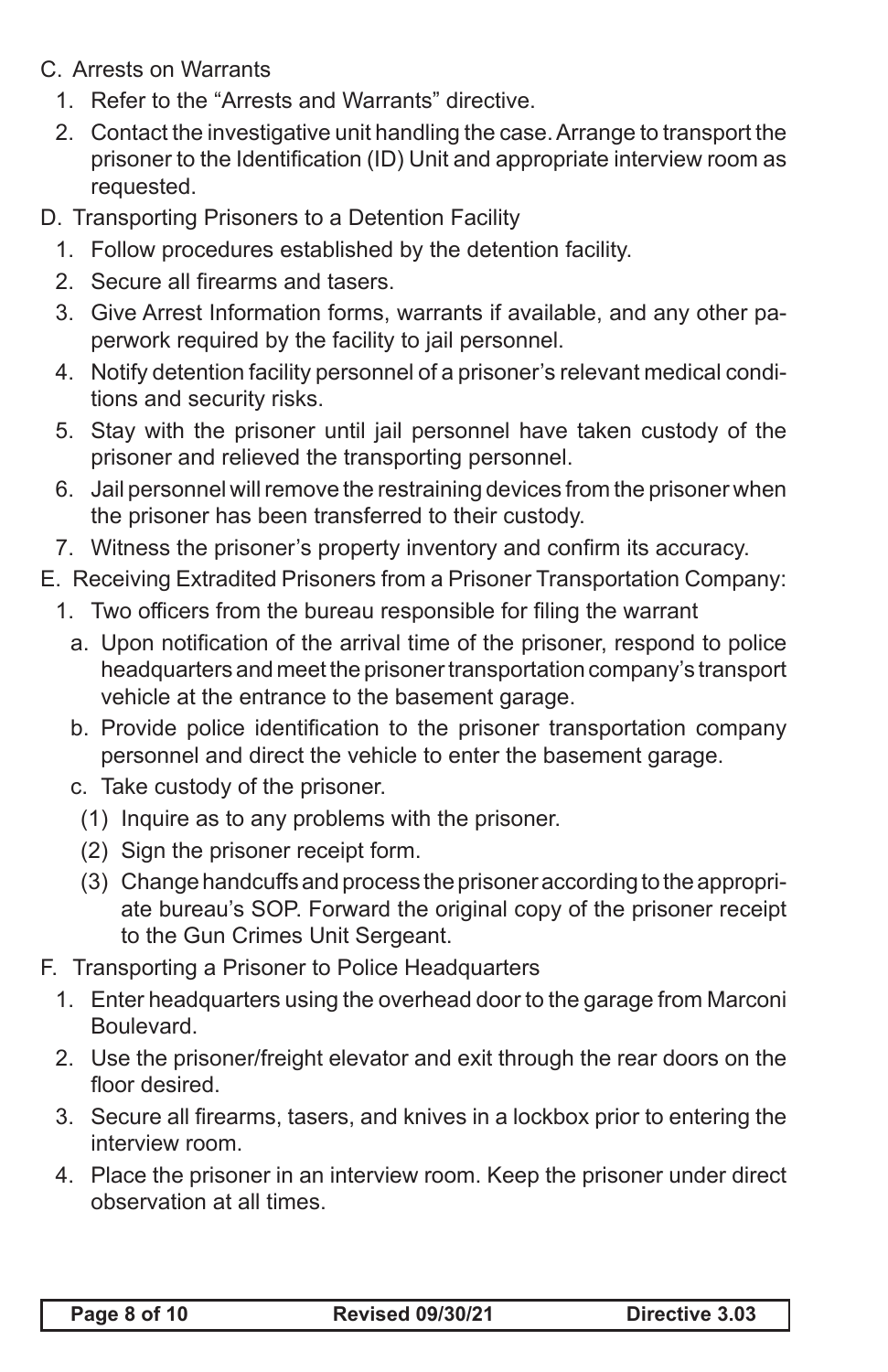- G. Transporting a Prisoner to the ID Unit
	- 1. Transporting Officer
		- a. Complete an Arrest Information form before taking a prisoner into the processing area.
		- b. Secure all firearms and tasers in the waiting room lockboxes prior to entering the processing room.
		- c. Allow only one prisoner at a time, escorted by an officer, into the processing room.
		- d. Restrain the prisoner at all times.
		- Note: Keep the prisoner handcuffed except during actual processing when a leg iron will be used for restraint. Secure the leg iron prior to removing the handcuffs, which will be reapplied before removing the leg iron.
		- e. Remain with the prisoner at all times. Do not engage in any activity that distracts from observing the prisoner.
		- f. Use the Emergency Call button on the walkie to summon emergency assistance.
		- g. Remain in the ID Unit until released by ID Unit personnel. This will ensure proper identification of a suspect and allow for further processing if necessary.

#### *h. If ID Unit personnel request the prisoner to remove a religious headcoveringforpurposesoftakingaphotograph,ensureonly an officer of the same sex as the prisoner is in the processing room. Contact an officer of the same sex as the prisoner to stand by in the processing room if needed.*

- 2. ID Unit Personnel
	- a. Do not enter the processing room until the prisoner is secured by a leg iron and leave the processing room prior to the officer removing the leg iron.
	- b. Do not accept custody of, or responsibility for, any prisoner and refuse to process any prisoner if the above procedures are not followed.
- H. Prisoner Requiring Medical Clearance (Medical Refusal)
	- 1. Contact Franklin County Municipal Clerk of Court's Office from the remote clerking station using the dedicated telephone.
	- 2. Advise the clerk's office that the prisoner requires medical clearance prior to slating. Notify the clerk's office in all cases involving the medical refusal of a prisoner.
	- 3. If the criteria established in the "Summons and Misdemeanor Citations" directive are met:
		- a. Request the clerk's office to fax a summons to the Franklin County Jail's remote clerking station.
		- b. Serve the prisoner with the faxed copy of summons.